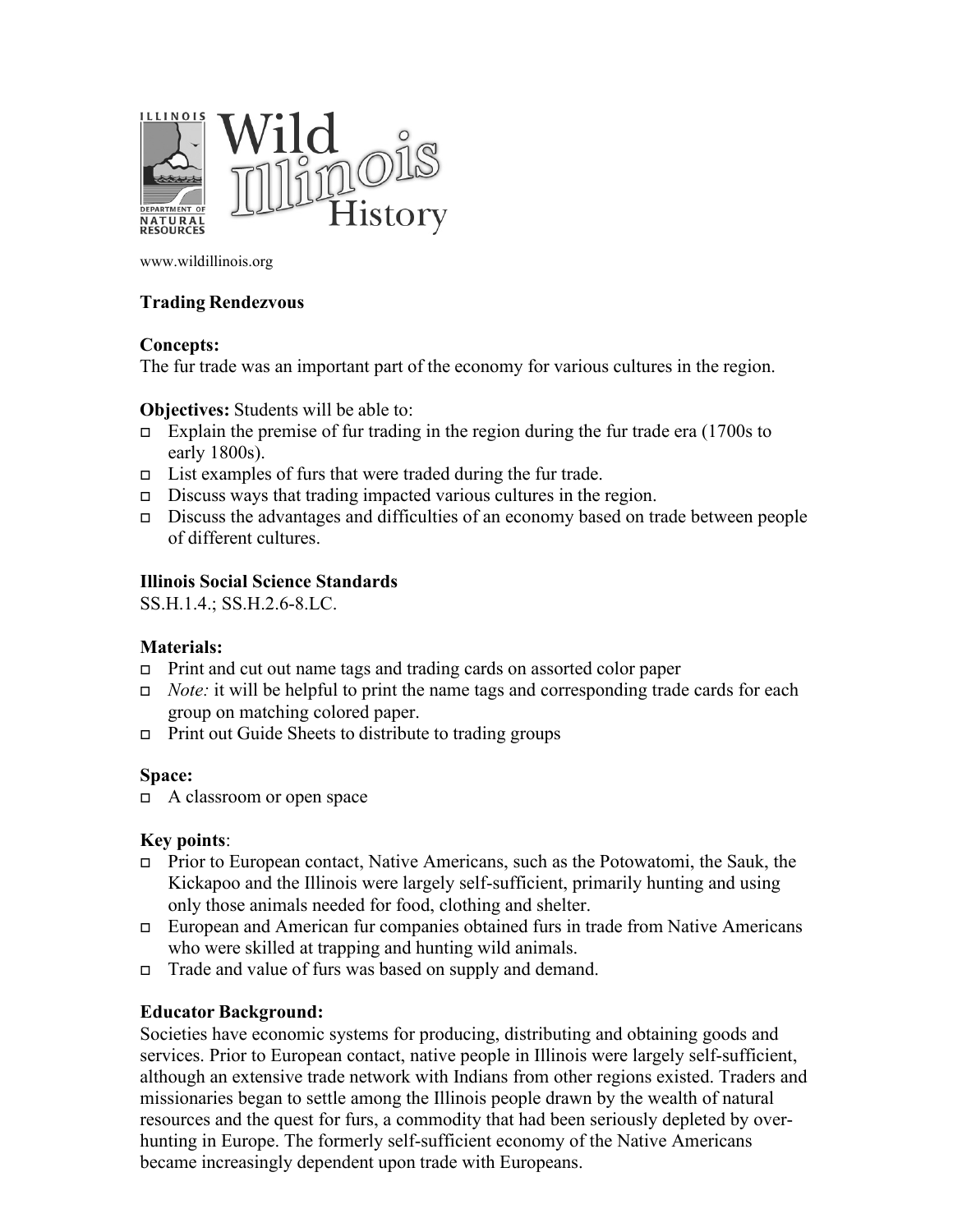The fur trade dominated the region during the period of the early 1700s to the early 1800s. Various trade companies, such as Hudson's Bay Company, the North West Company and the American Fur Company employed men, known as voyageurs to travel the Great Lakes and adjoining rivers in great canoes, some as large as 34 feet long. The voyageurs transported trade goods to Native American villages. A clerk from the fur company traveled with them and conducted the trade. In exchange for furs, Indian people received beads, silver and cloth, as well as muskets, blankets and cooking pots.

Following trades, the voyageurs paddled their canoes loaded with furs back to trading posts where pelts were sorted and graded. Most of the furs were then transported in large sailing ships to Europe, where they were made into coats, men's top hats and other clothing.

For many years, the top fashion statement for men in Europe and in the cities of the United States was a beaver top hat, made from the felted underfur of the beaver. Consequently, the beaver provided a prime source of income for fur companies, and was the pelt upon which most trade transactions were based. In this activity a beaver is worth one *plus* (pronounced ploo). Although the value of furs varied based on supply and demand, the beaver remained "king" of the economy for many years.

The French and British had a belief system about such things as material wealth and land ownership that was in contrast with the native people. Bartering with fur traders from the European companies changed the traditional economy and technology of the Illinois and other native groups in the area.

Prior to European contact, Native Americans wore clothing made exclusively of skins and furs. They slept on furs. They gathered only those animals needed to supply food, clothing and shelter. During the fur trade era, Native Americans were introduced to cloth, blankets, silver, muskets, axes and tin kettles intensifying the drive for trapping animals as they adopted the new technologies.

### **Procedure**

In some seasons, usually spring and fall, several Native American groups and voyageur brigades would gather for an extended rendezvous to conduct trade at places like Fort de Chartres. This activity reenacts a simplified version of a rendezvous.

Explain the background of the trading rendezvous: a gathering of many people from different cultures to trade.

Divide the class into FIVE groups: Two groups of voyageurs, plus the Potowatomi, the Sauk and the Illinois. These Indian groups are representative of Indian people located in Illinois in the mid-1700s. Have the students wear the name tags for their group for the "rendezvous." This will help them identify each other.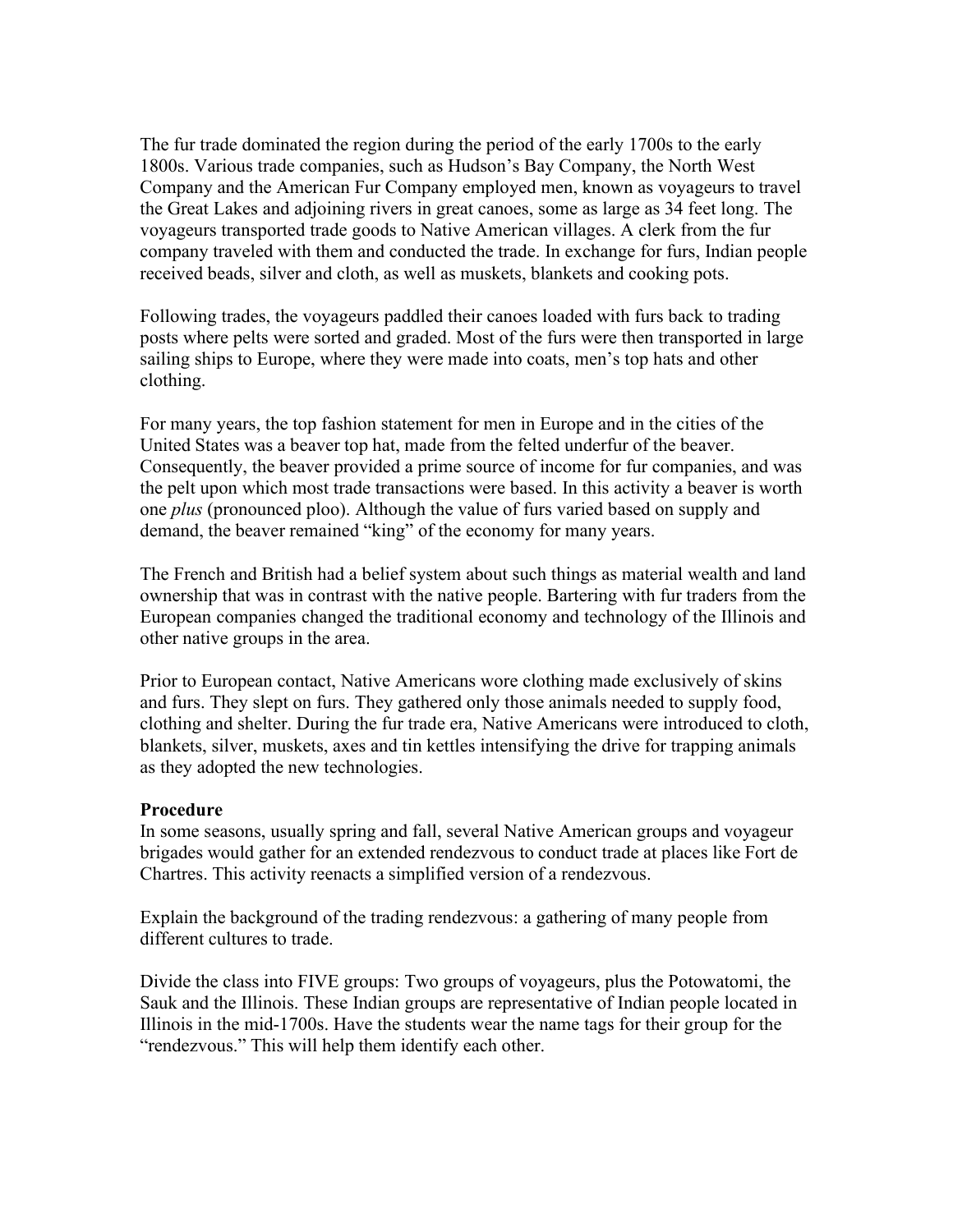Spread the groups out into various parts of the room. Distribute trading cards and Guide Sheets to the proper groups. The Guide Sheets provide directions on what each group has to trade, and what they should try to obtain.

Although the Guide Sheets have information about the approximate value of trade items, the actual value in trading activity depends upon supply and demand. Groups do not need to share the stated value of their trade items with other groups with whom they are trading.

Voyageur brigades should spread out their wares (trading cards) on the ground/floor/blanket in front of them. Voyageur brigades stay seated near their displays. Voyageur groups do not trade with each other. Native American groups are free to roam (carrying their trading cards) between the voyageur brigades to see what trades might be to their best advantage.

Give the groups a few minutes to read their Guide Sheets to learn about themselves, and what items they should try to obtain in trade. Groups should not tell each other of their trading goal, so as not to bias the trading. Circulate to each group before trading to be sure each group knows what they are to do.

Let the trading begin! Allow at least 15 minutes for trading. As groups make a trade, they should exchange cards. For example, if the Potawatomi trade for a blanket, they need to give 3 beaver cards (or whatever is the agreed upon value) to the Voyageurs. In exchange, the Voyageurs give their blanket card to the Potawatomi.

Following the trading, have the students gather back together to discuss their trades.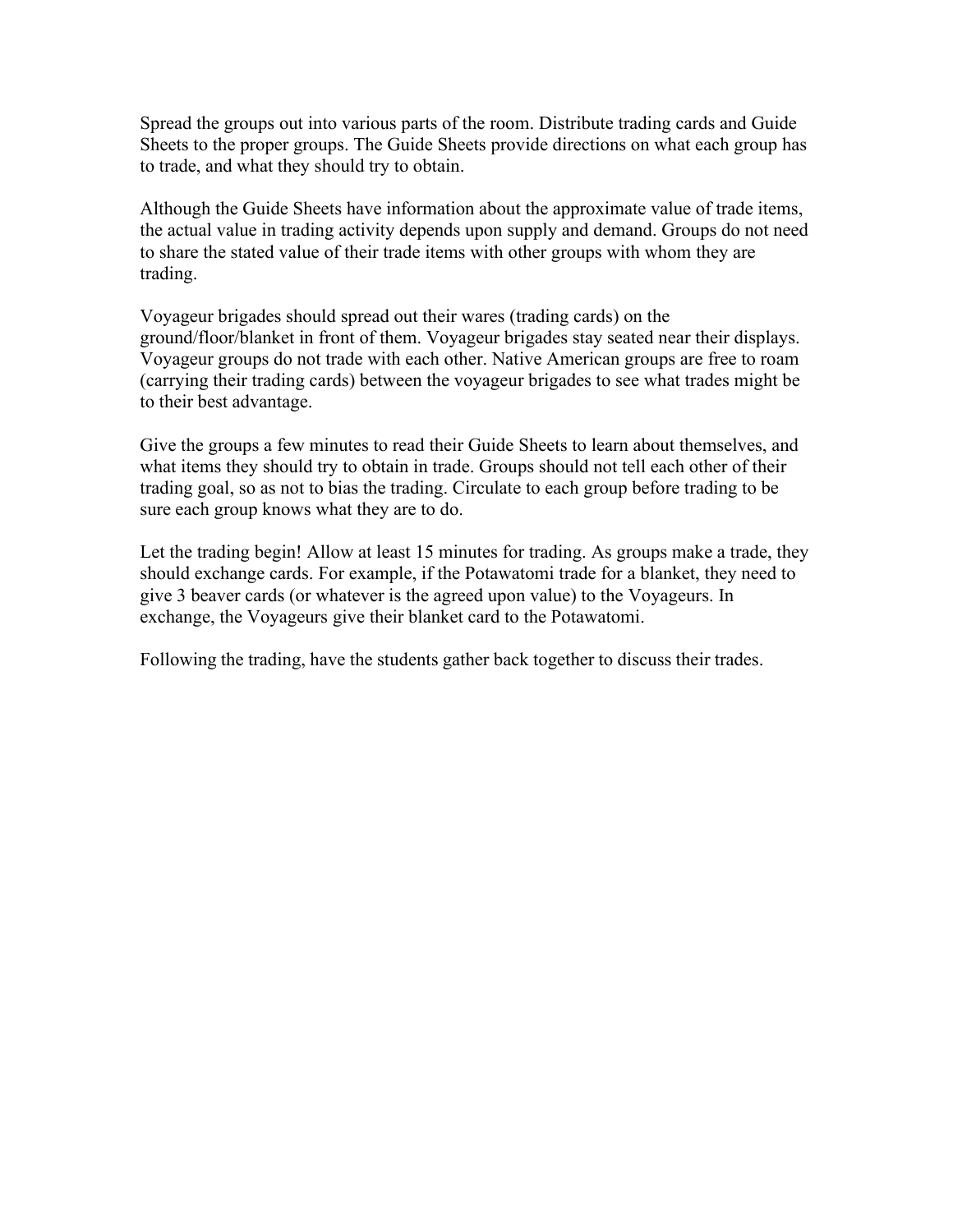### **Follow Up Discussion Questions:**

Did groups get the items they were trying to obtain?

Did anyone think any of the trades were unfair? Too high or too low?

In the 1700s, what difficulties would each of the groups have had during the trading, and how would that impact the trading?.(e.g. They would not speak the same languages. They would have traveled many days to reach the rendezvous. They would have spent many months trapping and preparing pelts.)

The values of the trade items provided on the Guide Sheets are based loosely on references from the late 1700s from various trading posts in the Great Lakes region. Comparing the values of some of the items, are there any values that surprised you? (e.g. 20 knives had the same value as a yard of ribbon or one beaver.)

Before the Indian people came into contact with the Europeans, they hunted animals for food and clothing. How do you think trading may have changed the reasons that Native Americans hunted for animals?

By the mid-1800s, the beaver population was depleted so severely that many trading companies disbanded. What do you think was the impact on the Indian people?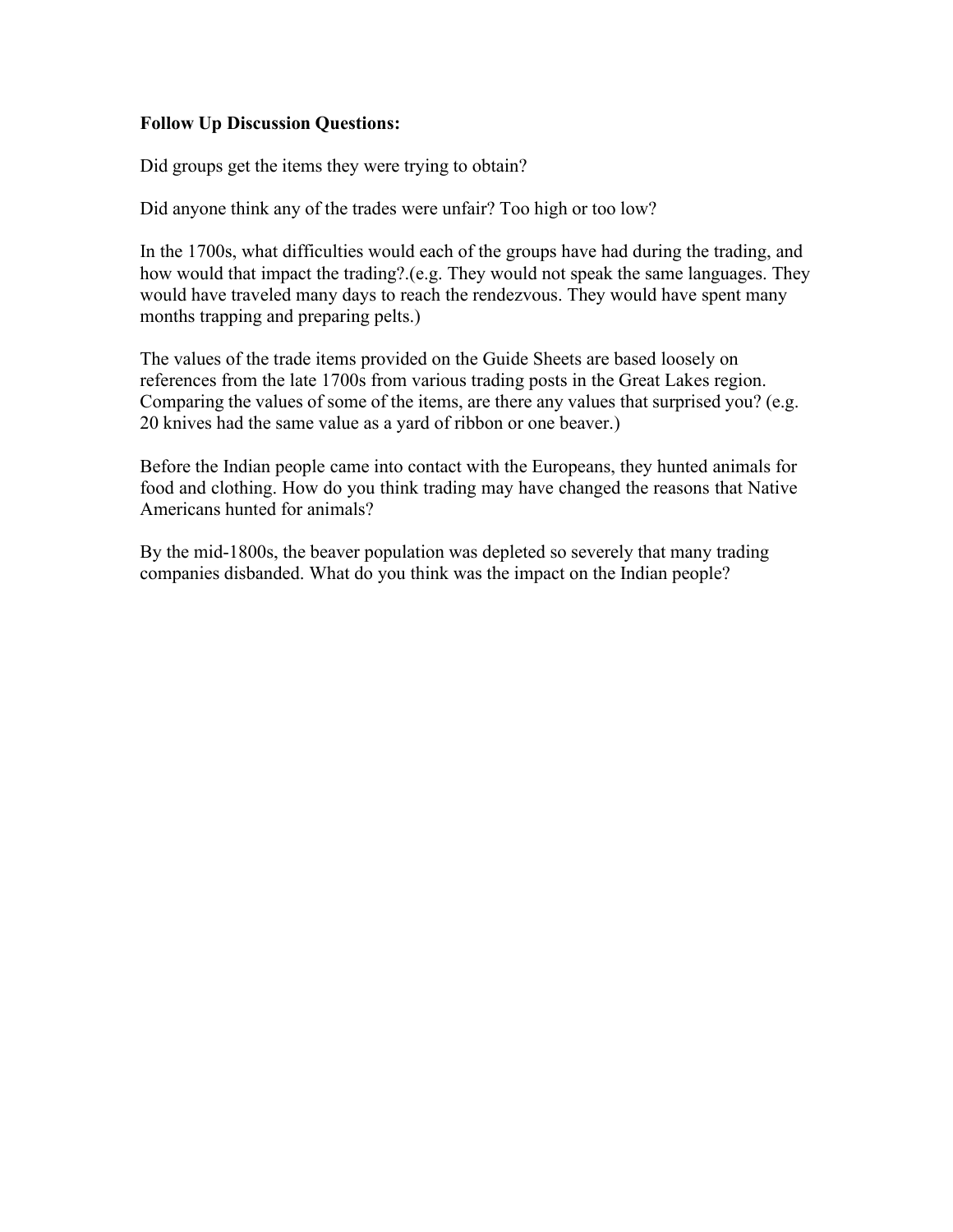### **Evaluation:**

| Group:                |                                                                                                                                                     |                                                                                                 |                                                                                                                                    |                           |
|-----------------------|-----------------------------------------------------------------------------------------------------------------------------------------------------|-------------------------------------------------------------------------------------------------|------------------------------------------------------------------------------------------------------------------------------------|---------------------------|
|                       | Participation                                                                                                                                       | Group<br><b>Deliberation</b>                                                                    | <b>Class</b><br><b>Discussion</b>                                                                                                  | <b>Score</b>              |
| $4 - Excellent$       | All group<br>members<br>participate in<br>the trading<br>activity and<br>engage in<br>collaboration<br>with their team<br>to achieve their<br>goal. | Entire group<br>works<br>together well<br>to plan a<br>strategy for<br>achieving<br>their goal. | All group<br>members<br>engage in the<br>class reflection<br>discussion and<br>bring new,<br>interesting<br>ideas to the<br>table. |                           |
| $3 - Good$            | Most group<br>members<br>participate in<br>the trading<br>activity.                                                                                 | Most of the<br>group works<br>together to<br>plan a<br>strategy.                                | Most of the<br>group members<br>are actively<br>engaged in the<br>class reflection<br>discussion.                                  |                           |
| 2 – Needs improvement | Some group<br>members<br>participate in<br>the activity and<br>are engaged.                                                                         | Some group<br>members<br>work together<br>in the<br>planning<br>stage.                          | Some group<br>members are<br>actively<br>engaged in<br>discussion.                                                                 |                           |
| $1 -$ Poor            | Group is not<br>engaged or does<br>not follow<br>directions.                                                                                        | Lack of<br>teamwork<br>and<br>deliberation.                                                     | Group is<br>distracted or<br>does not bring<br>new ideas to<br>the table.                                                          |                           |
| $0 - No$ attempt      | Group does not<br>participate.                                                                                                                      | Group does<br>not work<br>together or<br>communicate.                                           | Group does not<br>participate in<br>discussion.                                                                                    |                           |
|                       |                                                                                                                                                     |                                                                                                 |                                                                                                                                    | <b>Grand</b> total<br>/12 |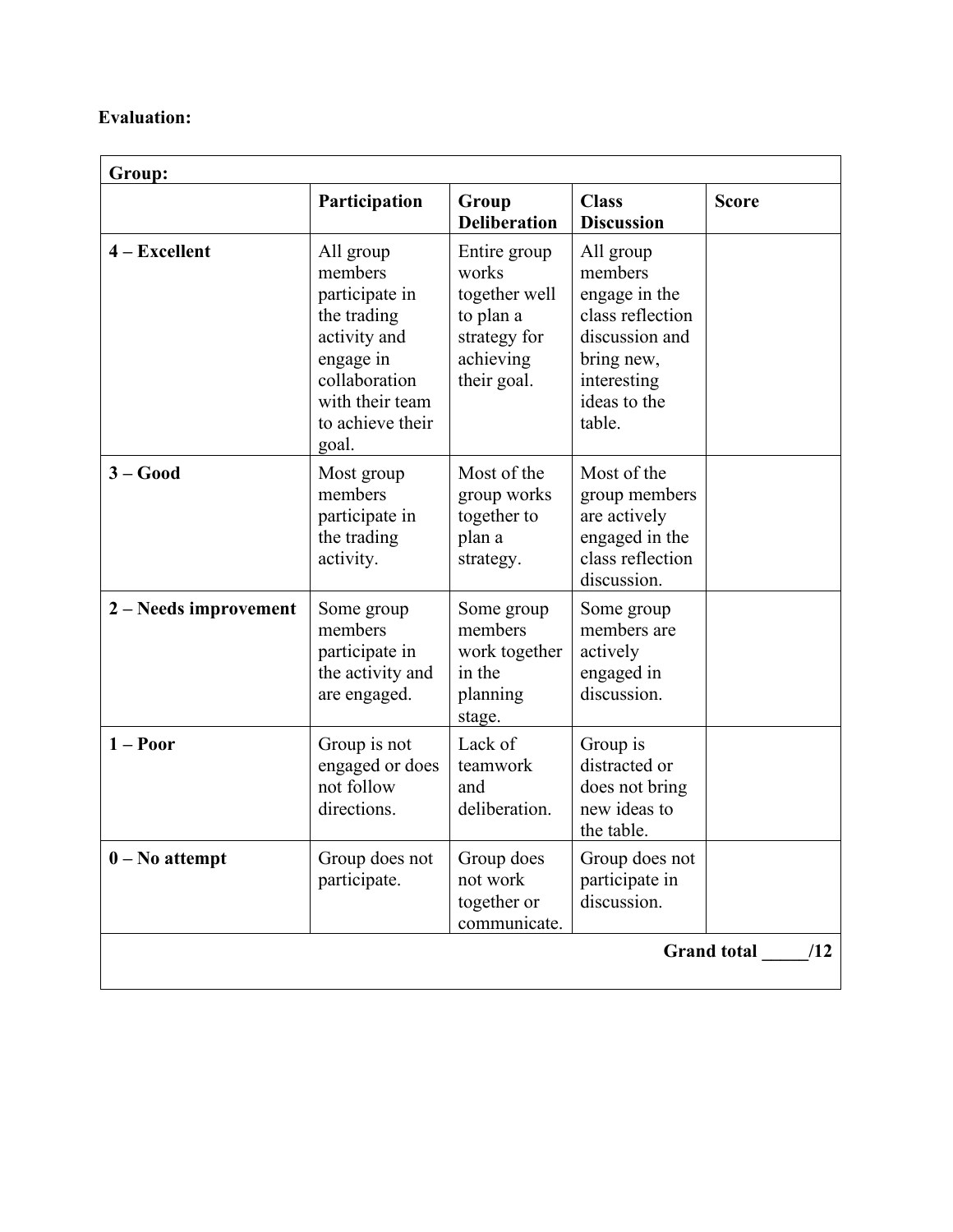### **Voyageur Brigade 1**

### **Who you are:**

You are a group of voyageurs from the North West Company. Spread out your trading cards on a table or on the floor in front of your group.

### **Try to get:**

As many furs as possible to bring back to your headquarters.

| Trade items you have to start with: | Value:                   |
|-------------------------------------|--------------------------|
| 1 spool of sewing thread            | 1 plus (pronounced ploo) |
| 10 silver ear decorations           | 1 plus                   |
| 1 small blanket                     | 3 plus                   |
| 1 cotton shirt                      | 3 plus                   |
| 2 yards red cloth                   | 6 plus                   |
| 1 gun (musket)                      | 10 plus                  |
| 1 tin kettle                        | 3 plus                   |
| 1 hank of blue beads                | 4 plus                   |
| 20 knives                           | 1 plus for all           |
| 5 fish hooks                        | 1 plus                   |
|                                     |                          |

### **Remember:**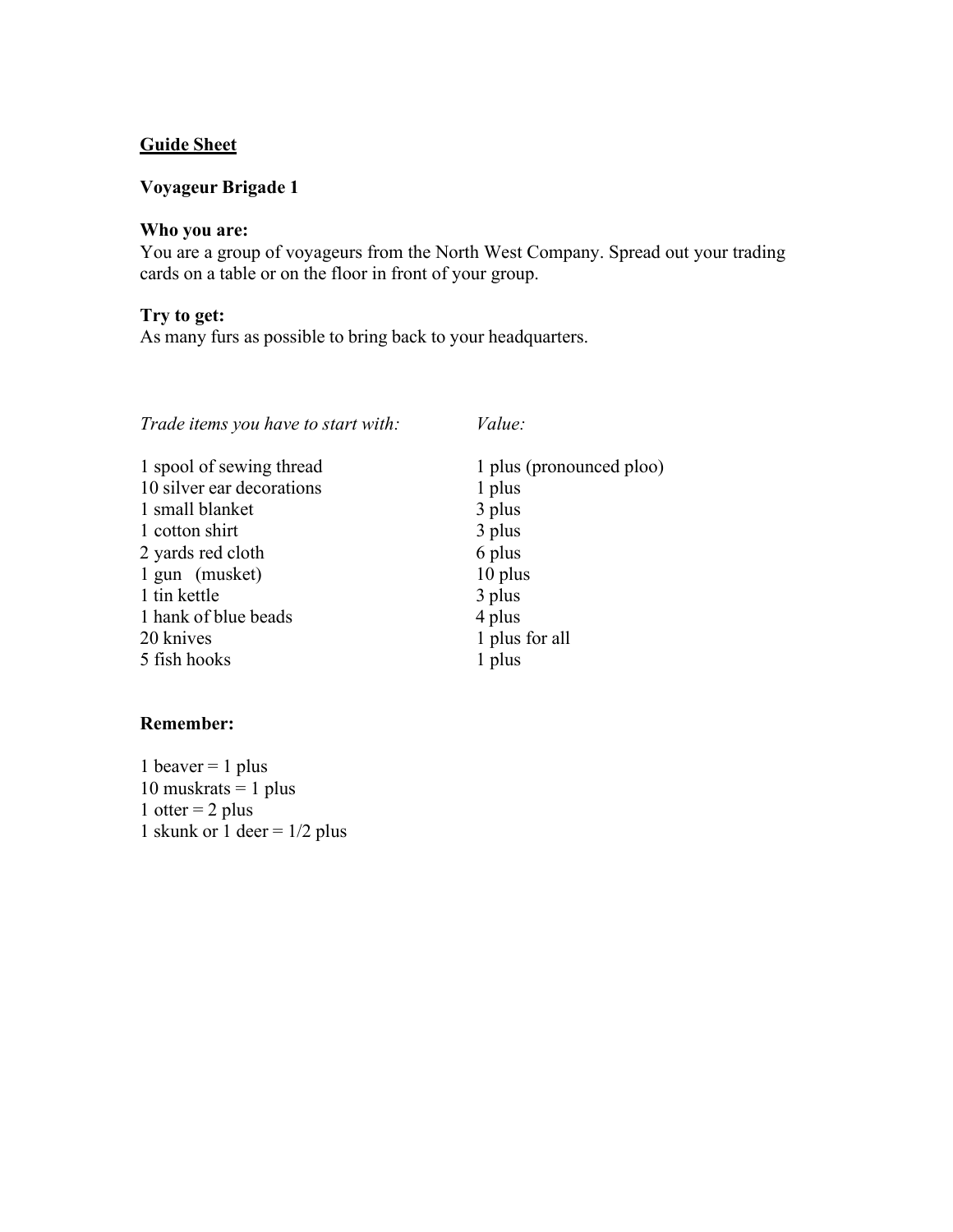### **Voyageur Brigade 2**

### **Who you are:**

You are a group of voyageurs from Hudson's Bay Company. Spread out your trading cards on a table or on the floor in front of your group.

### **Try to get**:

Furs to bring back to your trading post. You are also in need of dried food since you lost yours in a storm on Lake Michigan. An Indian guide would also be helpful since you are new to the area.

| Trade items you have to start with: | Value:                   |
|-------------------------------------|--------------------------|
| 1 hank of small beads               | 1 plus (pronounced ploo) |
| 25 sewing needles                   | 1 plus for all           |
| 1 large blanket                     | 4 plus                   |
| 1 ax                                | 2 plus                   |
| 10 clay pipes                       | 1 plus for all           |
| 2 yards of colored cloth            | 1 plus                   |
| 1 large brass kettle                | 7 plus                   |
| 6 fire steels to start fires        | 1 plus for all           |
| 1 yard ribbon                       | 1 plus                   |
| 1 beaver trap                       | 2 plus                   |
|                                     |                          |

### **Remember:**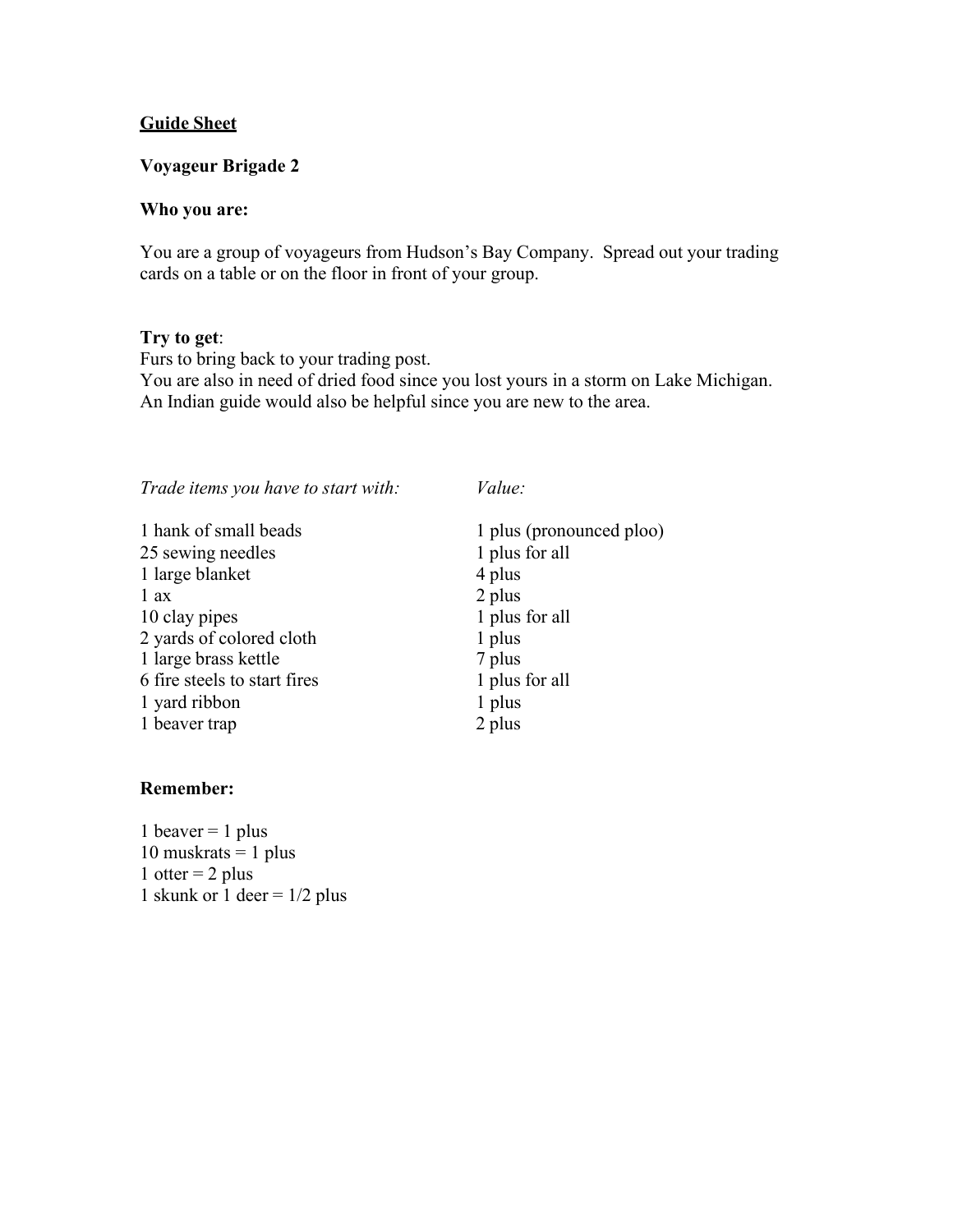### **Potowatomi Indians**

### **Who you are:**

You are excellent hunters and trappers.

**Try to get:** Things to help you hunt animals. Ribbons, cloth and sewing needles for making the colorful clothing you wear.

*Trade items you have to start with: Value:*

| 5 beaver pelts   | 1 plus each (pronounced ploo) |
|------------------|-------------------------------|
| 10 muskrat pelts | 1 plus for all                |
| 2 skunk pelts    | 1 plus for all                |
| 1 otter pelt     | 2 plus                        |
| 2 deer pelts     | 1 plus for all                |

### **Remember:**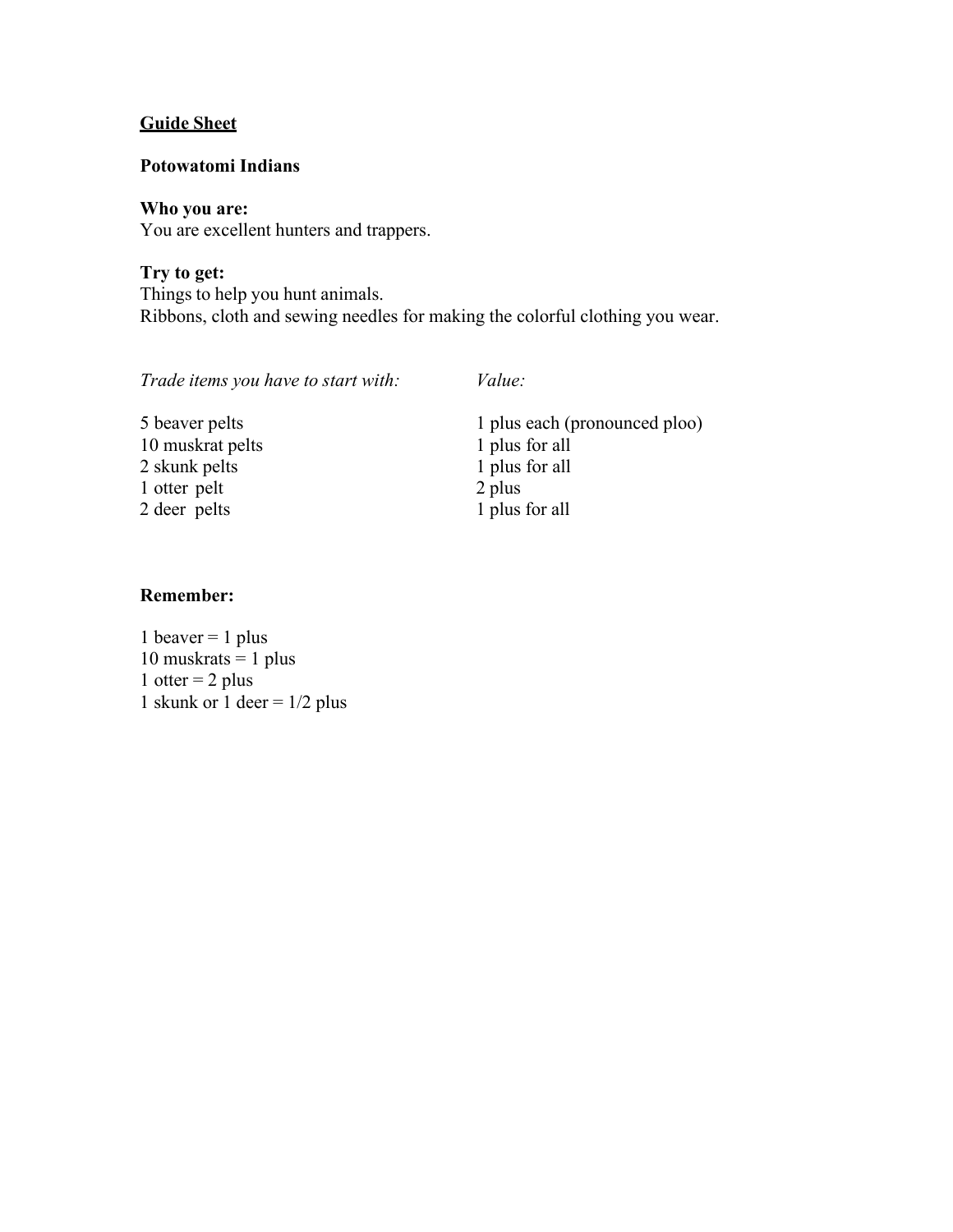### **Illinois Indians**

### **Who you are:**

You travel the area and know it well, especially the rivers and creeks. You are good at fishing.

**Try to get:** Things that will help keep you warm, such as blankets or shirts. Things that will help you fish. Silver to wear.

| Trade items you have to start with: | <i>Value:</i>                 |
|-------------------------------------|-------------------------------|
| 2 beaver pelts                      | 1 plus each (pronounced ploo) |
| 100 dry white fish                  | 6 plus                        |
| 1 otter pelt                        | 2 plus                        |
| Guide service on the rivers         | 11 plus                       |
| 2 deer pelts                        | 1 plus for all                |
|                                     |                               |

### **Remember:**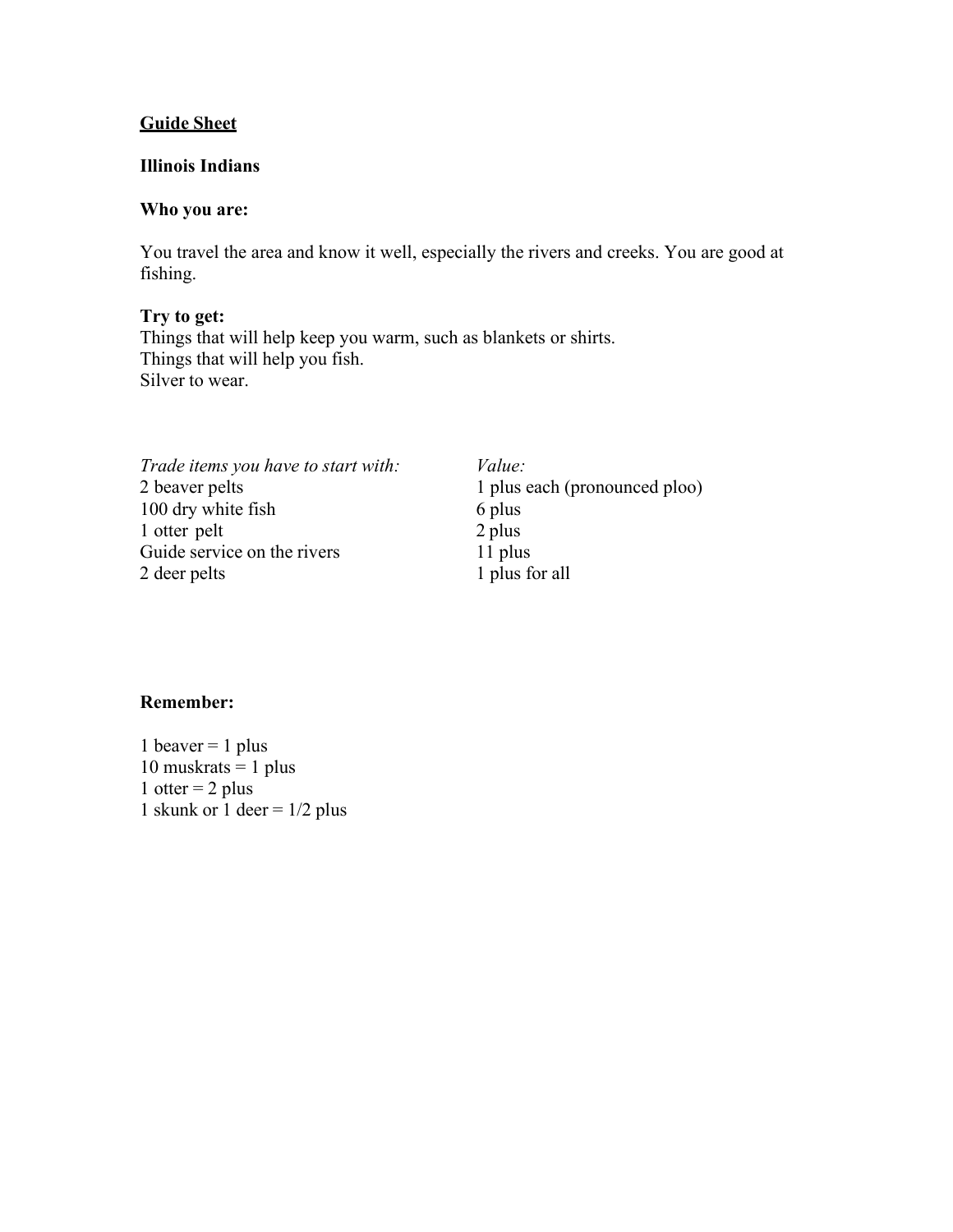### **Sauk Indians**

### **Who you are:**

You are good hunters and also good at growing corn and gathering wild foods.

### **Try to get:**

Things to help you skin and clean the animals you trap. Items to help you cook.

| Trade items you have to start with: | Value: |
|-------------------------------------|--------|
| 50 pounds of dried corn             | 3 plus |
| 50 pounds of wild rice              | 3 plus |
| 2 beaver pelts                      | 1 plus |
| 2 skunk pelts                       | 1 plus |
| 1 otter pelt                        | 2 plus |
|                                     |        |

*Trade items you have to start with: Value:* 3 plus (pronounced ploo)  $3$  plus 1 plus each 1 plus for all

### **Remember:**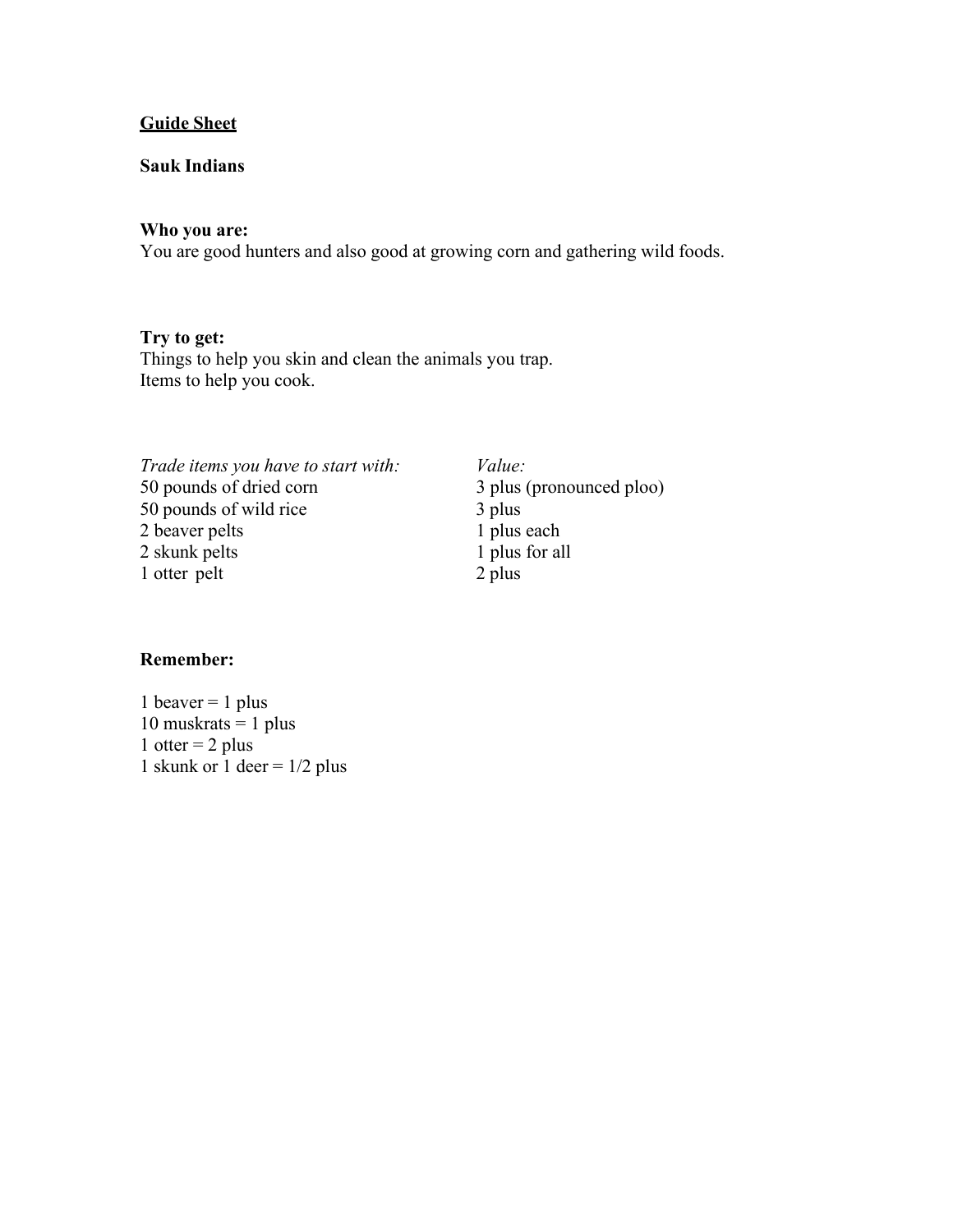### **Attachments:**

Name badge sheets

Trading card sheets

### **References:**

Atlas of Great Lakes Indian History. Helen Hornbeck Tanner

Museum Link: The Illinois. [http://www.museum.state.il.us/muslink/nat\\_amer/index.html](http://www.museum.state.il.us/muslink/nat_amer/index.html)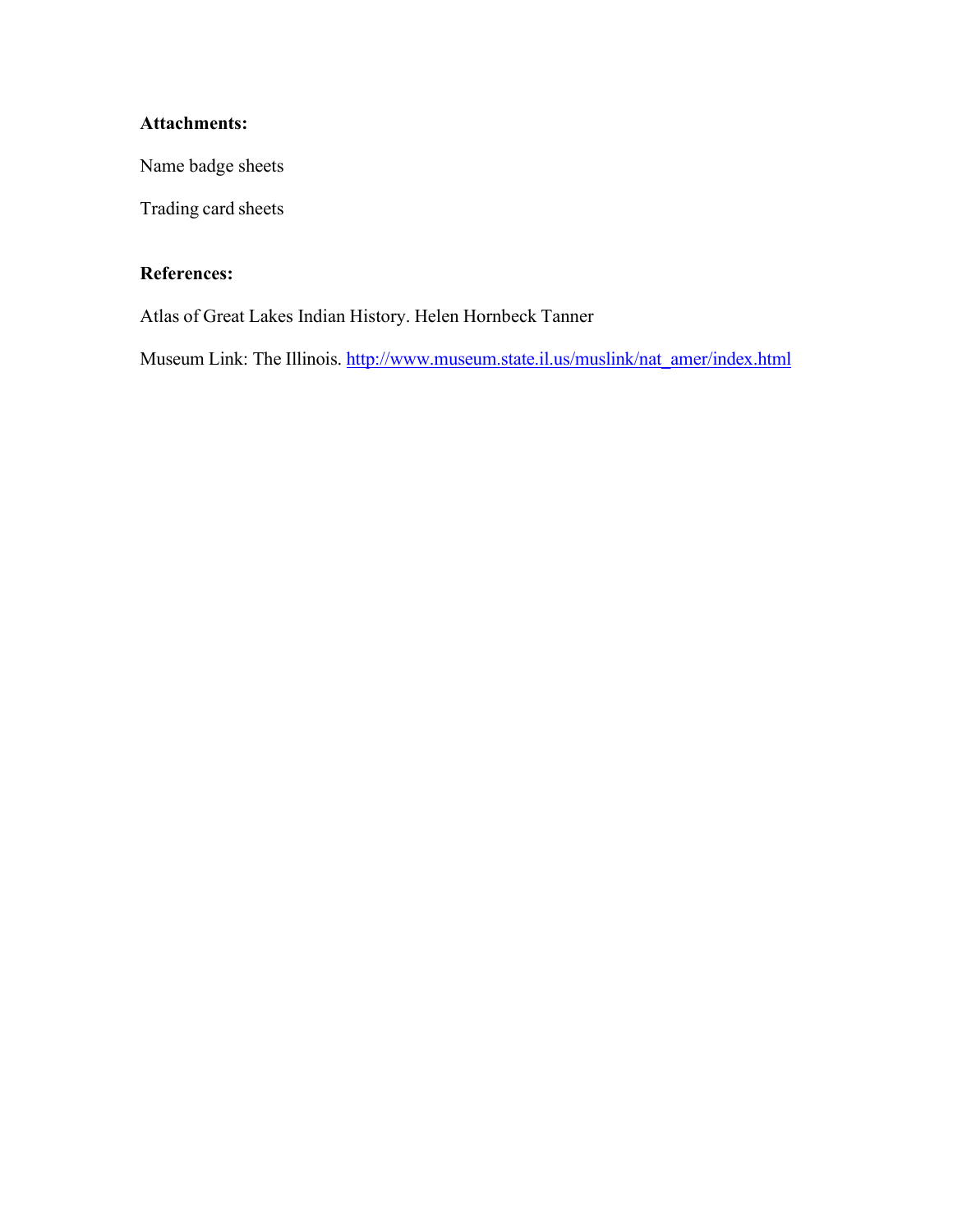### 10 Silver Ear **Decorations**

### 1 Spool of Sewing Thread

voyageur brigade 1

voyageur brigade 1

1 Cotton Shirt

### 1 Small Blanket

voyageur brigade 1

voyageur brigade 1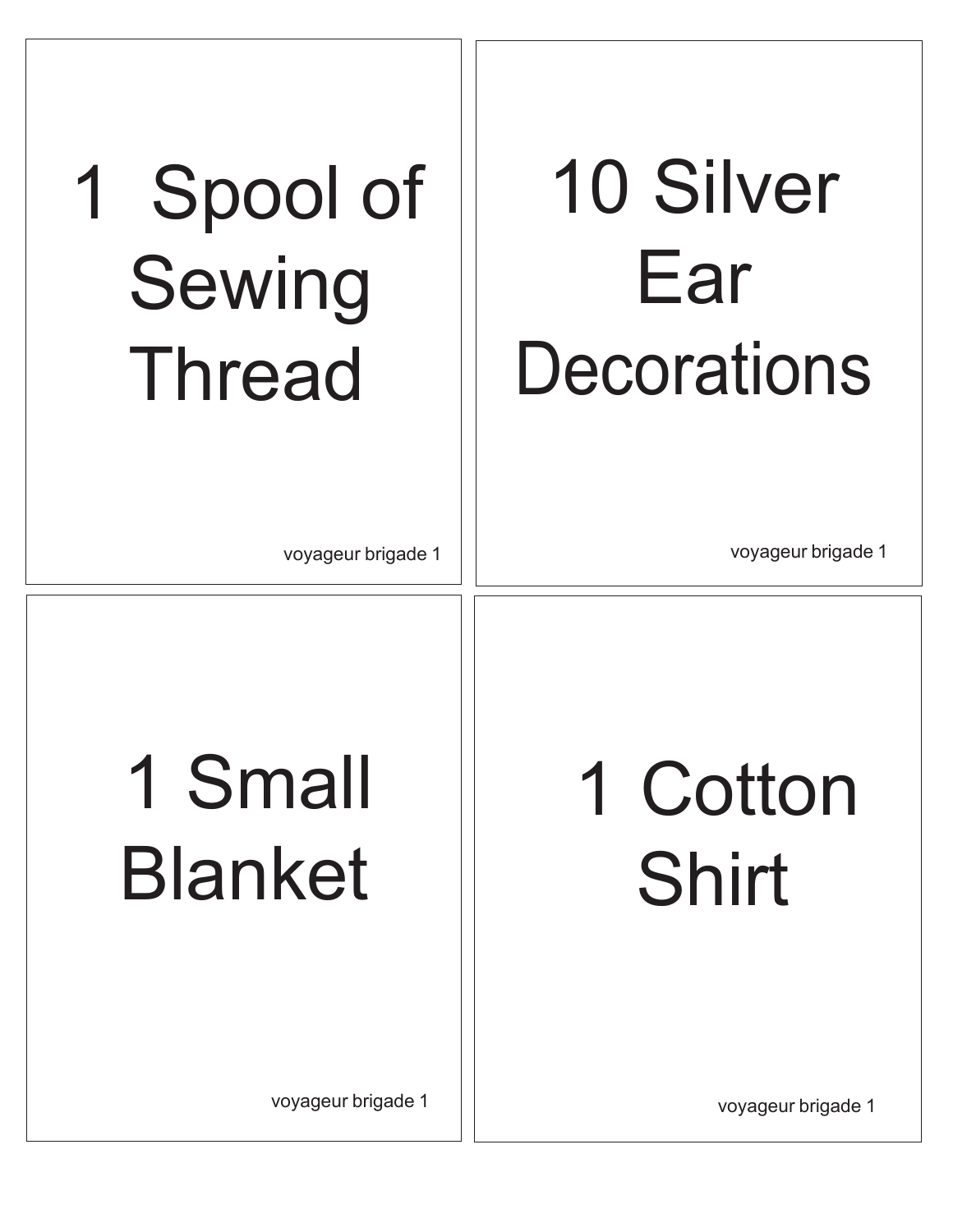### 1 Gun (Musket)

### 2 Yards Red Cloth

voyageur brigade 1

voyageur brigade 1

1 Hank Blue Beads

### 1 Tin Kettle

voyageur brigade 1

voyageur brigade 1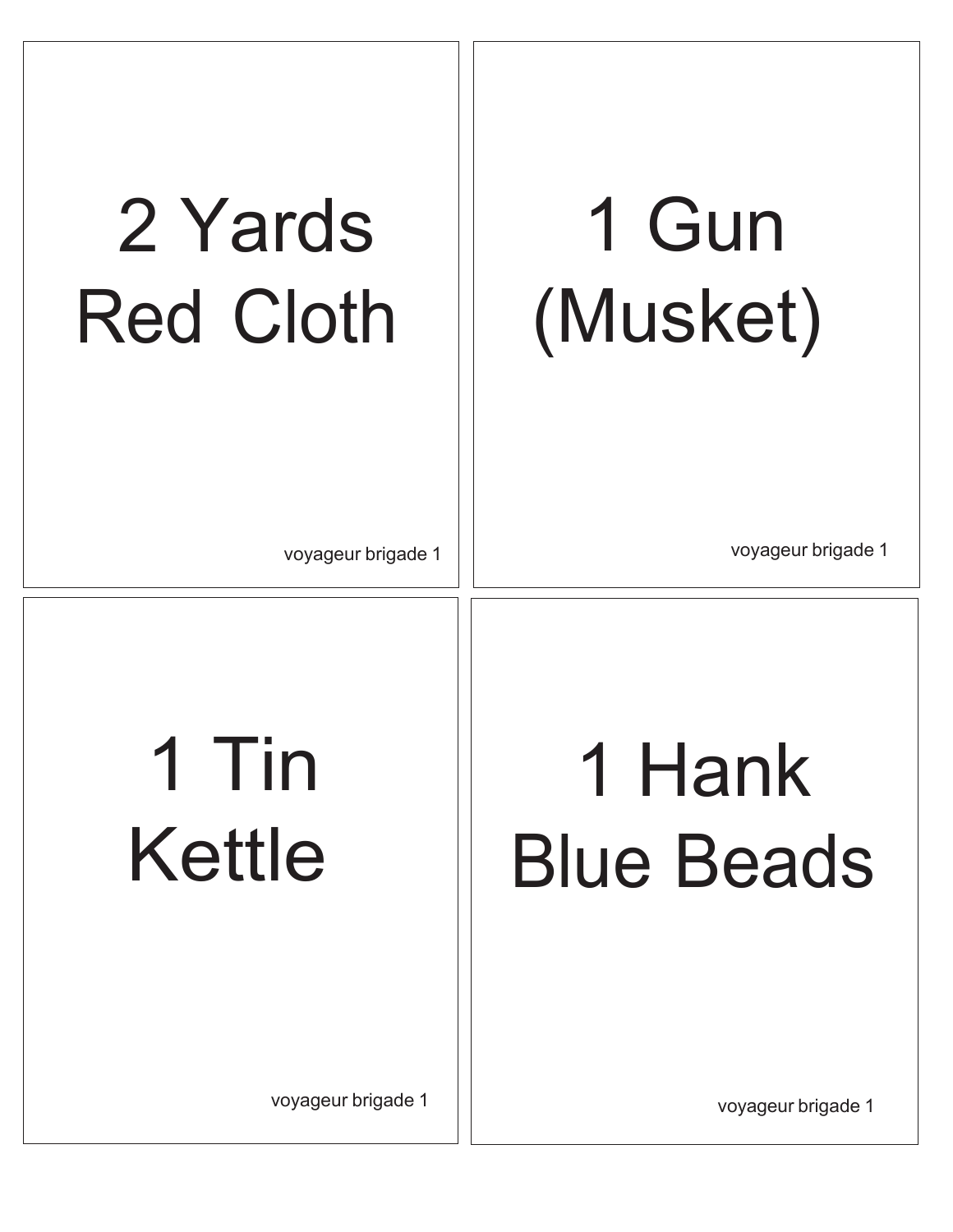# Hooks

## 20 Knives | 5 Fish

voyageur brigade 1 voyageur brigade 1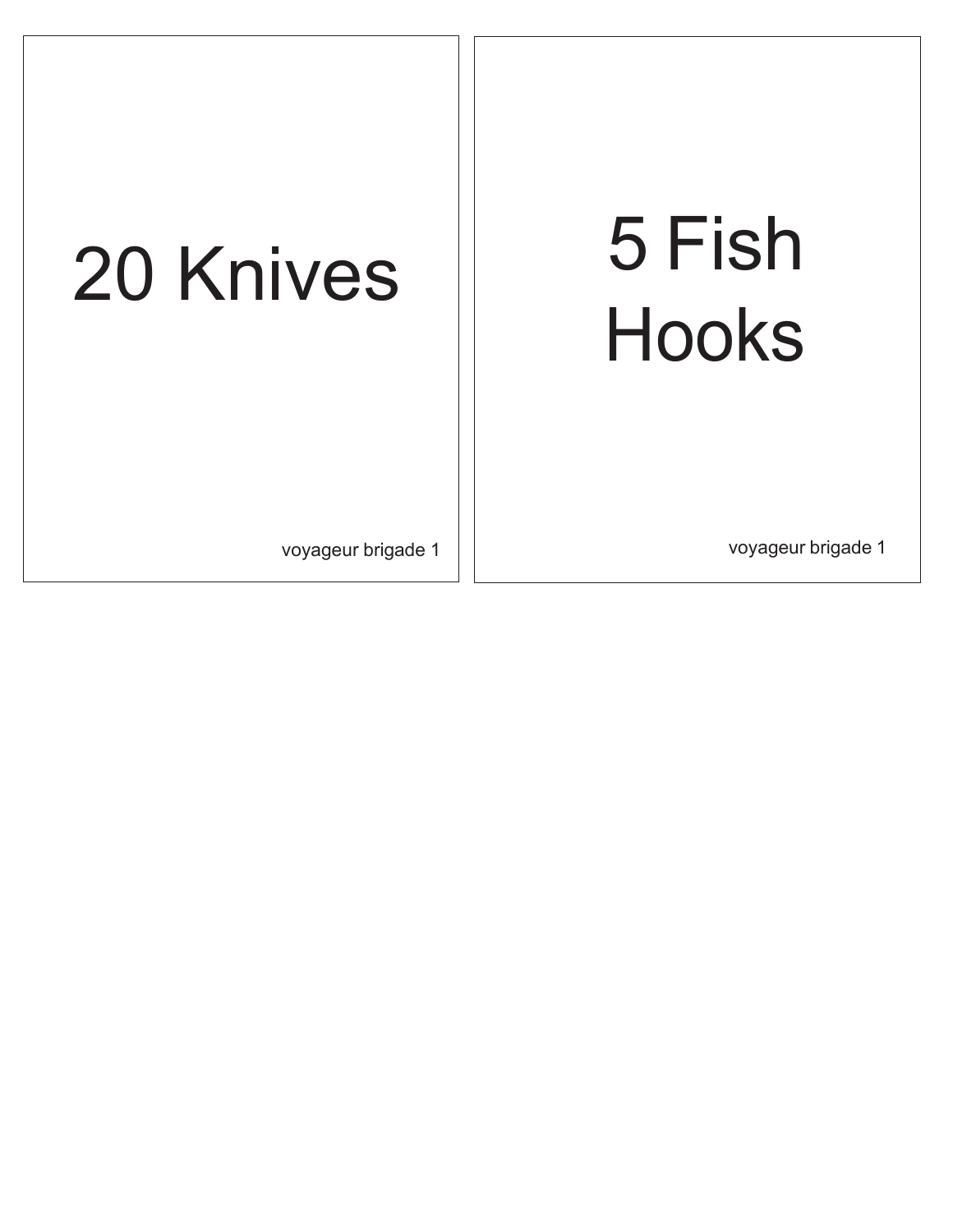### 1 Hank of Small Beads

### 25 Sewing Needles

1 Ax

voyageur brigade 2 voyageur brigade 2

1 Large Blanket

voyageur brigade 2

voyageur brigade 2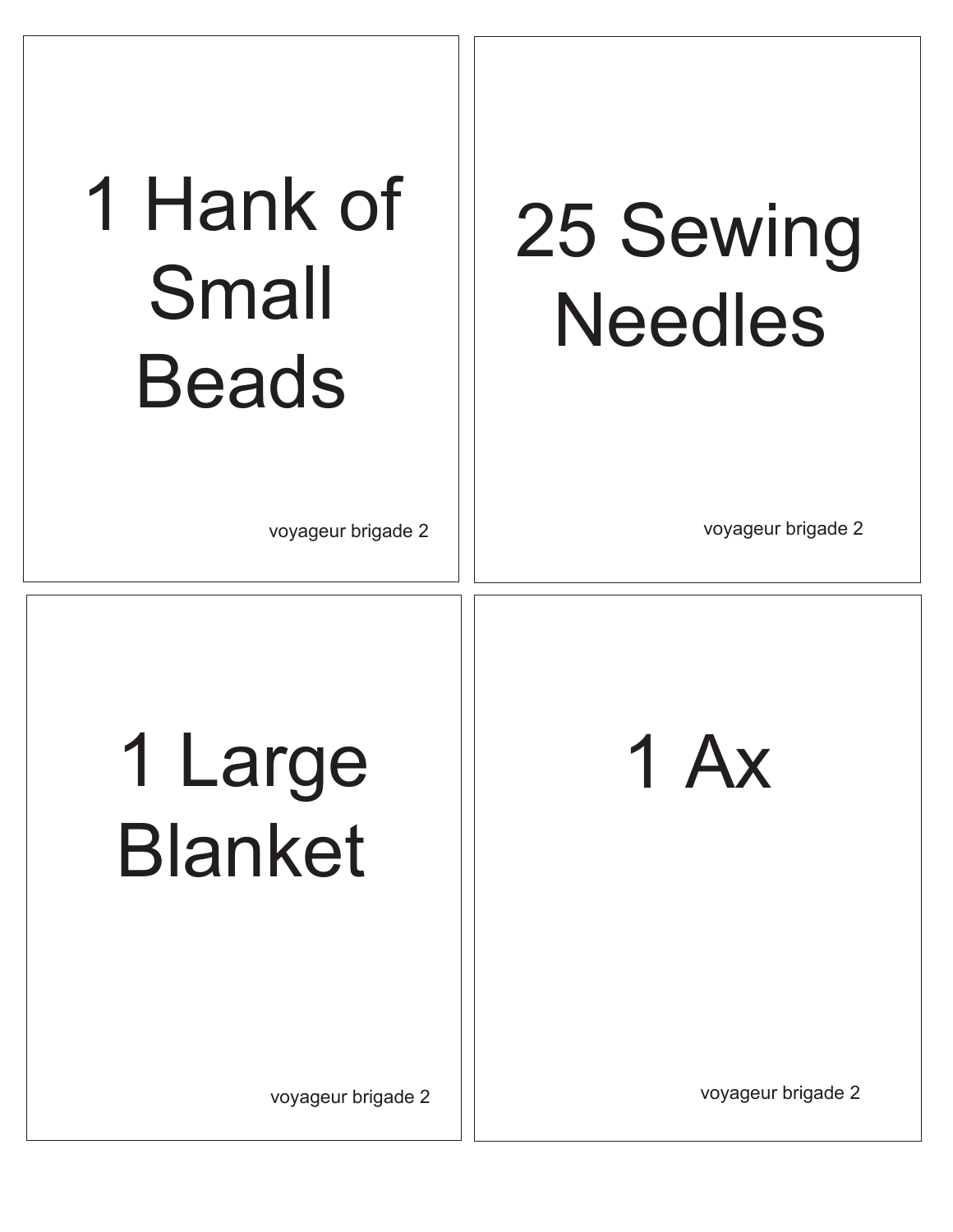### 2 Yards of Colored Cloth

### 10 Clay Pipes

voyageur brigade 2 voyageur brigade 2

1 Large Brass Kettle

voyageur brigade 2

6 Fire Steels to start fires

voyageur brigade 2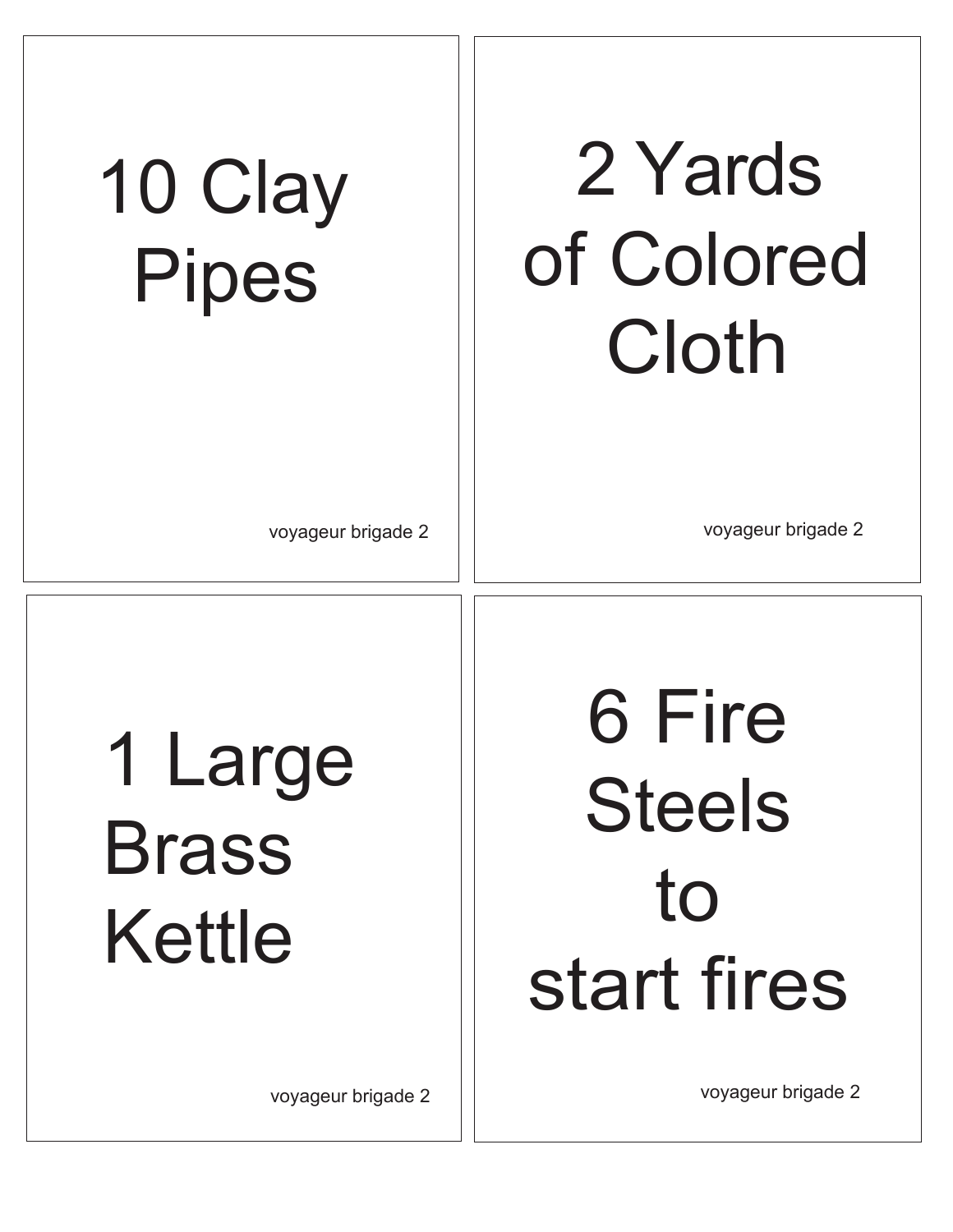### 1 Beaver Trap

### 1 Yard of Ribbon

voyageur brigade 2 voyageur brigade 2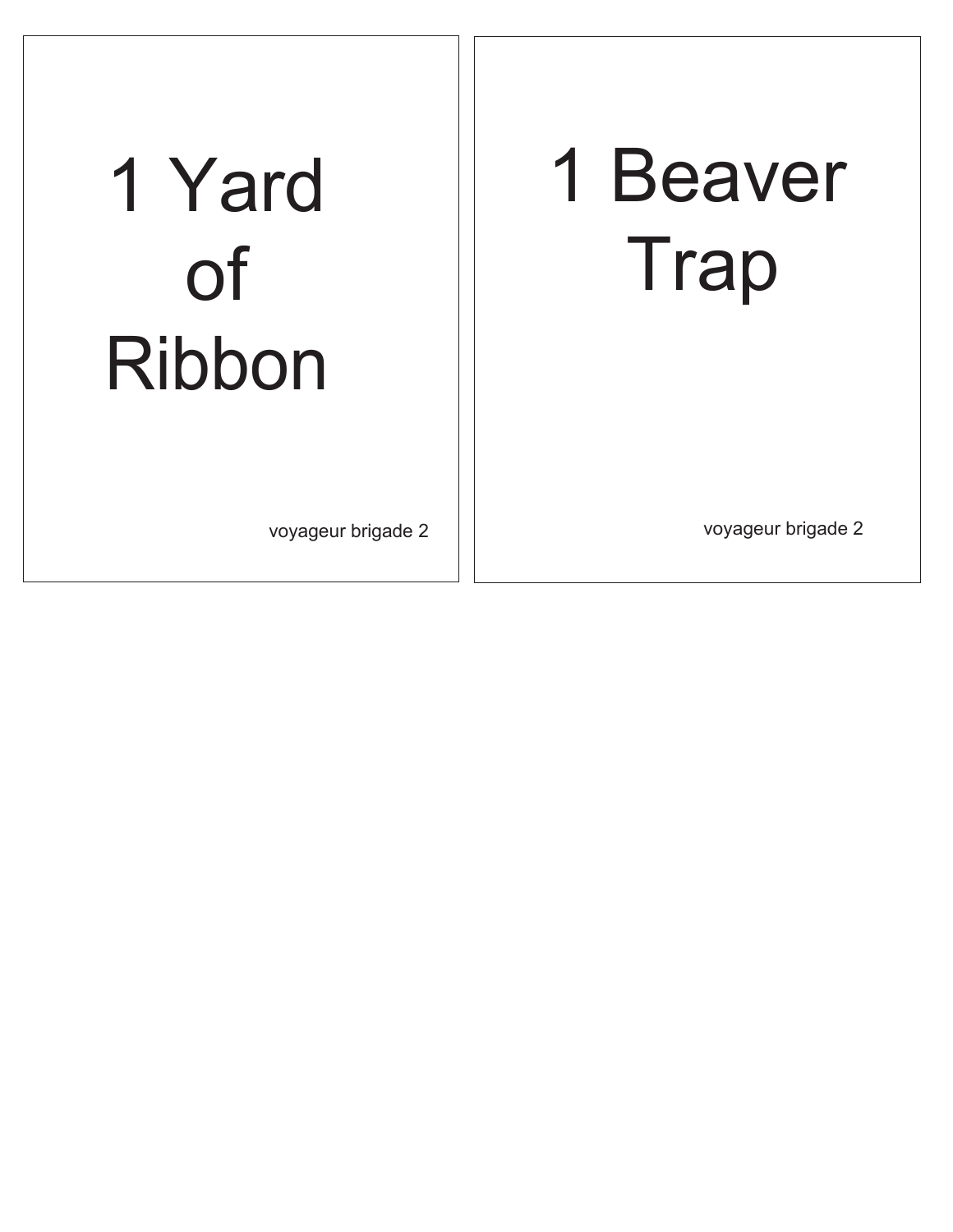| 1 Beaver    |
|-------------|
| <b>Pelt</b> |

### 1 Beaver Pelt

Potawatomi Indian

Potawatomi Indian

### 1 Beaver Pelt

### 1 Beaver Pelt

Potawatomi Indian

Potawatomi Indian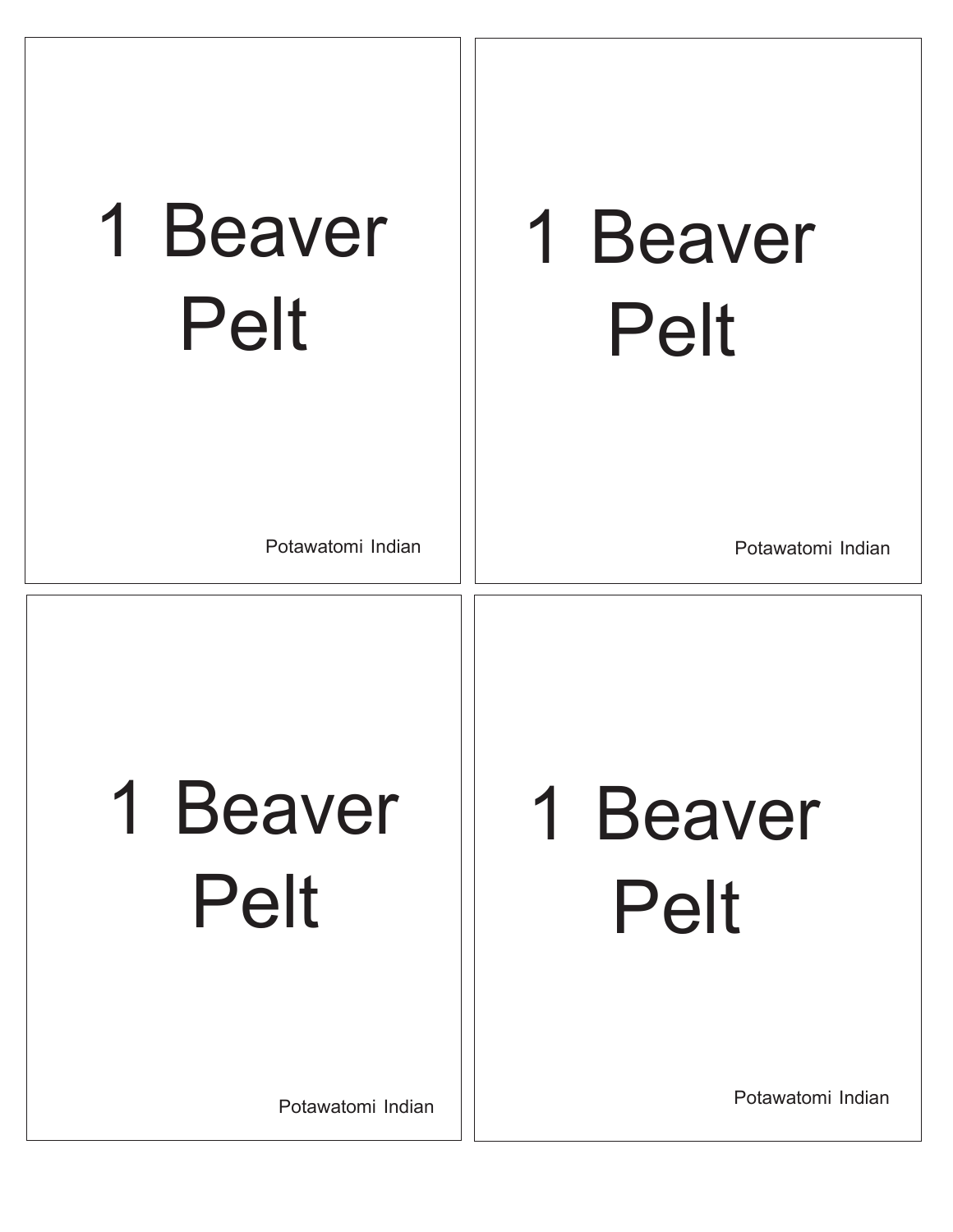| 1 Beaver    |
|-------------|
| <b>Pelt</b> |

### 10 Muskrat Pelts

Potawatomi Indian

Potawatomi Indian

1 Otter Pelt

2 Deer Pelts

Potawatomi Indian

Potawatomi Indian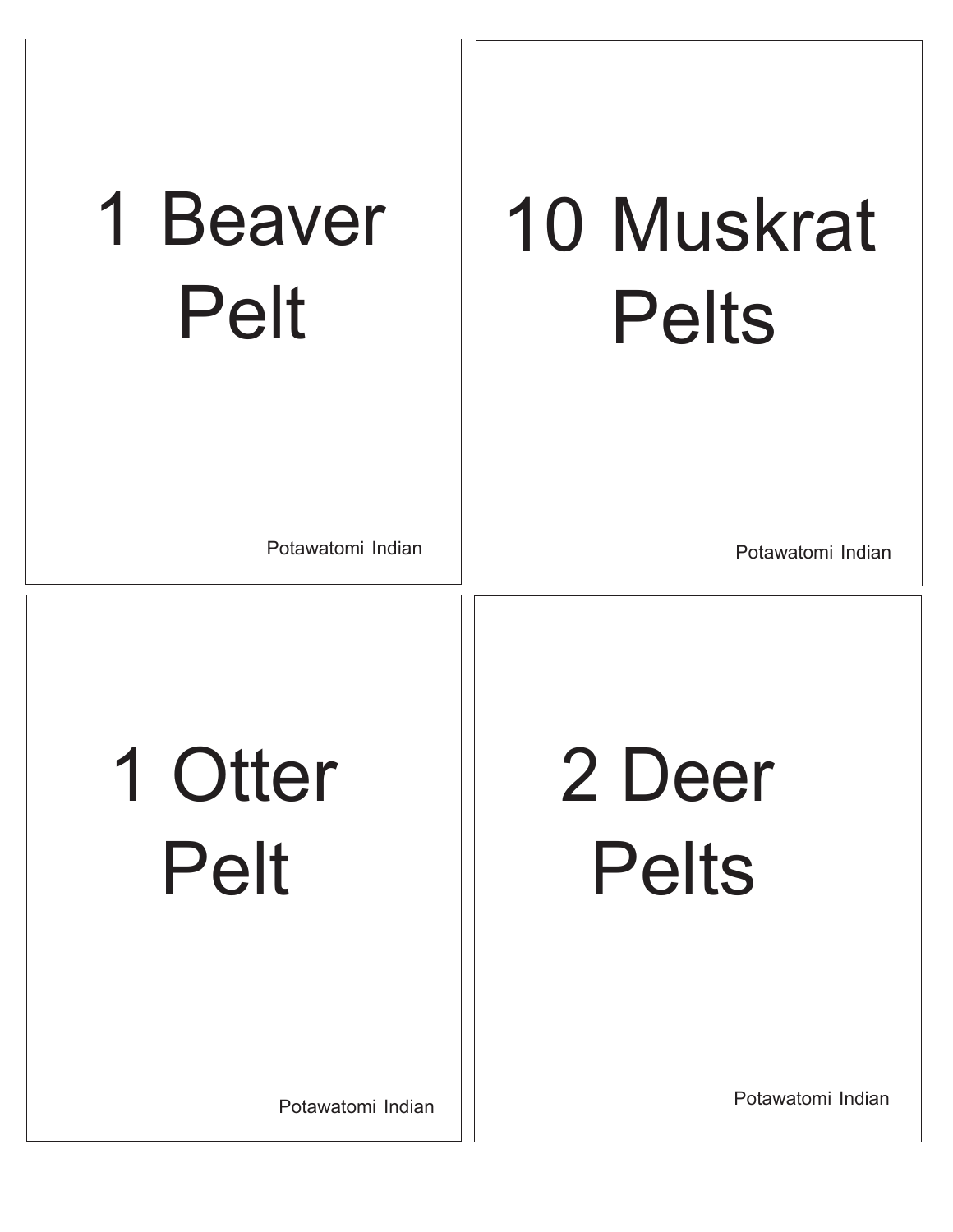| 2 Skunk<br><b>Pelts</b> |
|-------------------------|
|                         |

Potawatomi Indian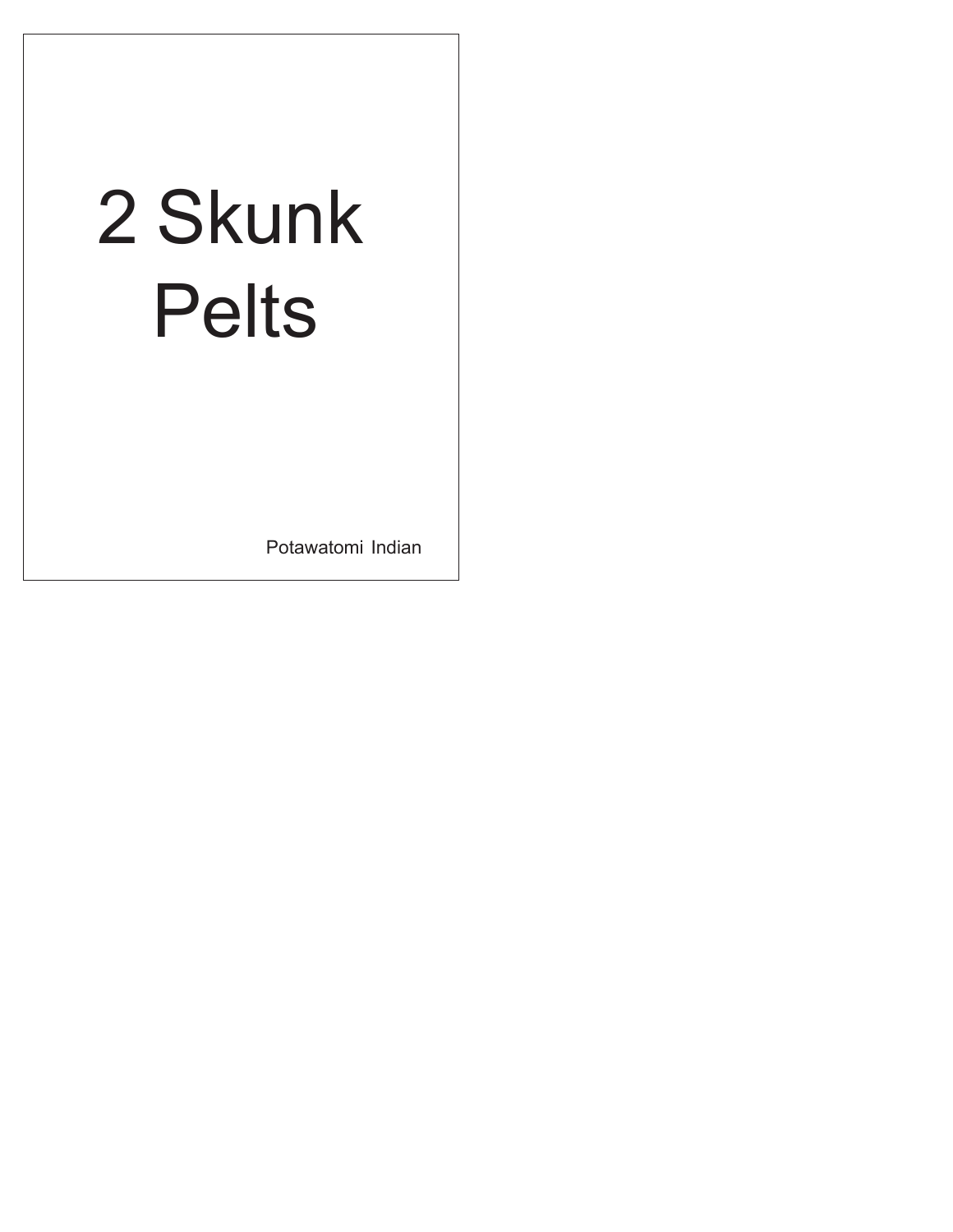| 1 Beaver<br>Pelt                                   | 1 Beaver<br>Pelt                   |
|----------------------------------------------------|------------------------------------|
| Illinois Indian                                    | Illinois Indian                    |
| 100<br>Dry<br><b>White Fish</b><br>Illinois Indian | 1 Otter<br>Pelt<br>Illinois Indian |
|                                                    |                                    |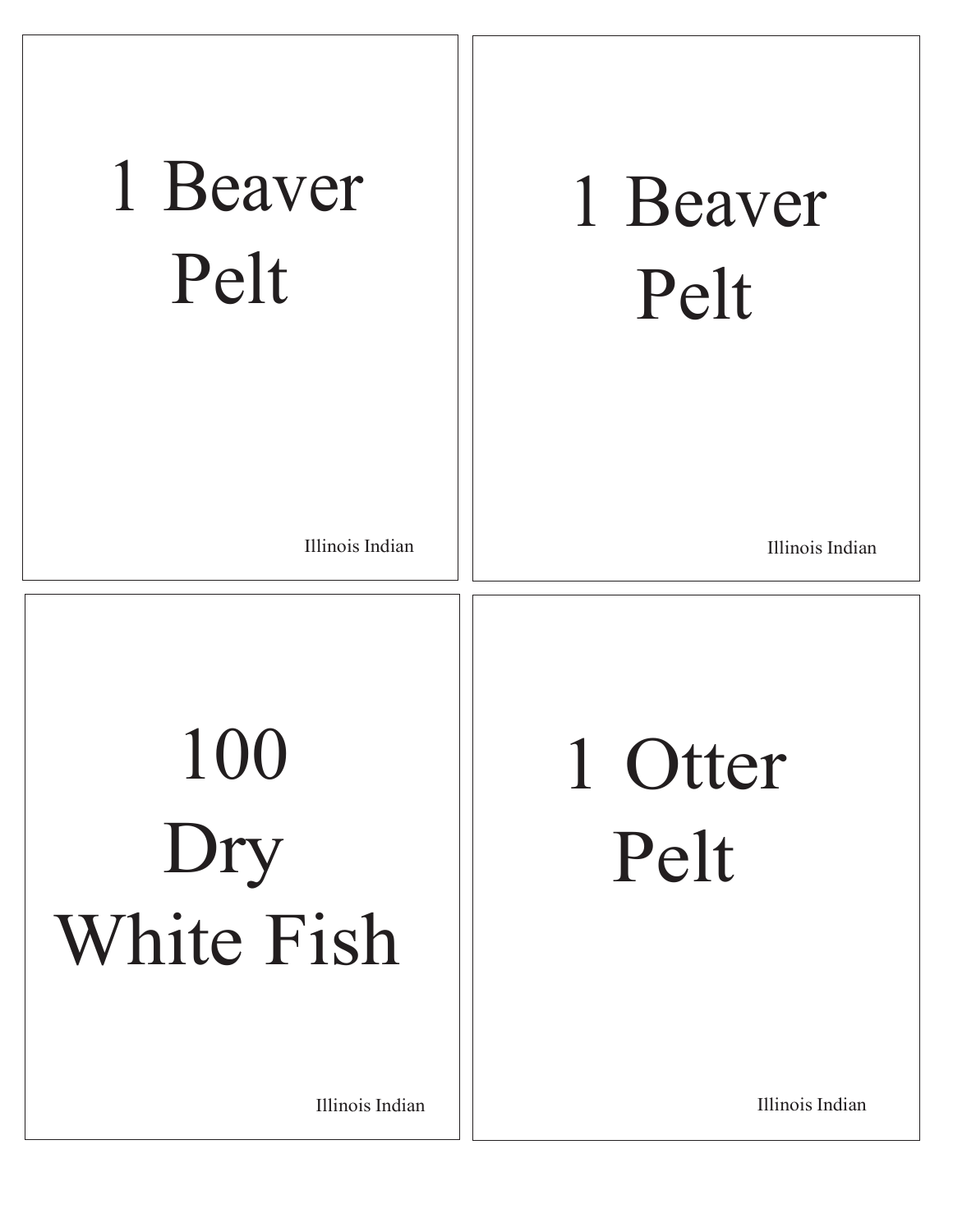### Guide Service on the River

### 2 Deer Pelts

Illinois Indian **Illinois** Indian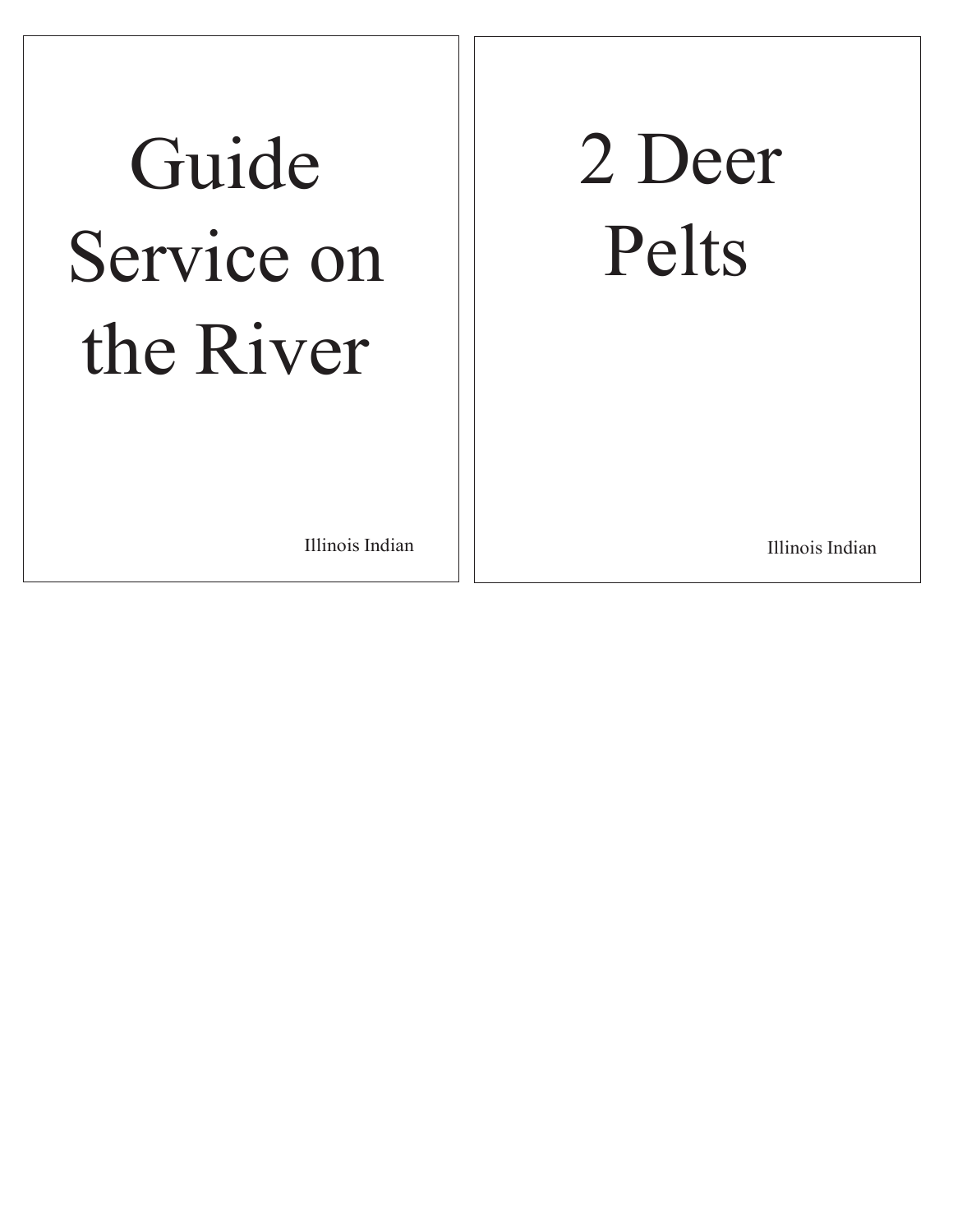| 50 Pounds    |
|--------------|
| <b>of</b>    |
| <b>Dried</b> |
| Corn         |

### 50 Pounds of Wild Rice

Sauk Indian

Sauk Indian

1 Beaver Pelt

1 Beaver Pelt

Sauk Indian

Sauk Indian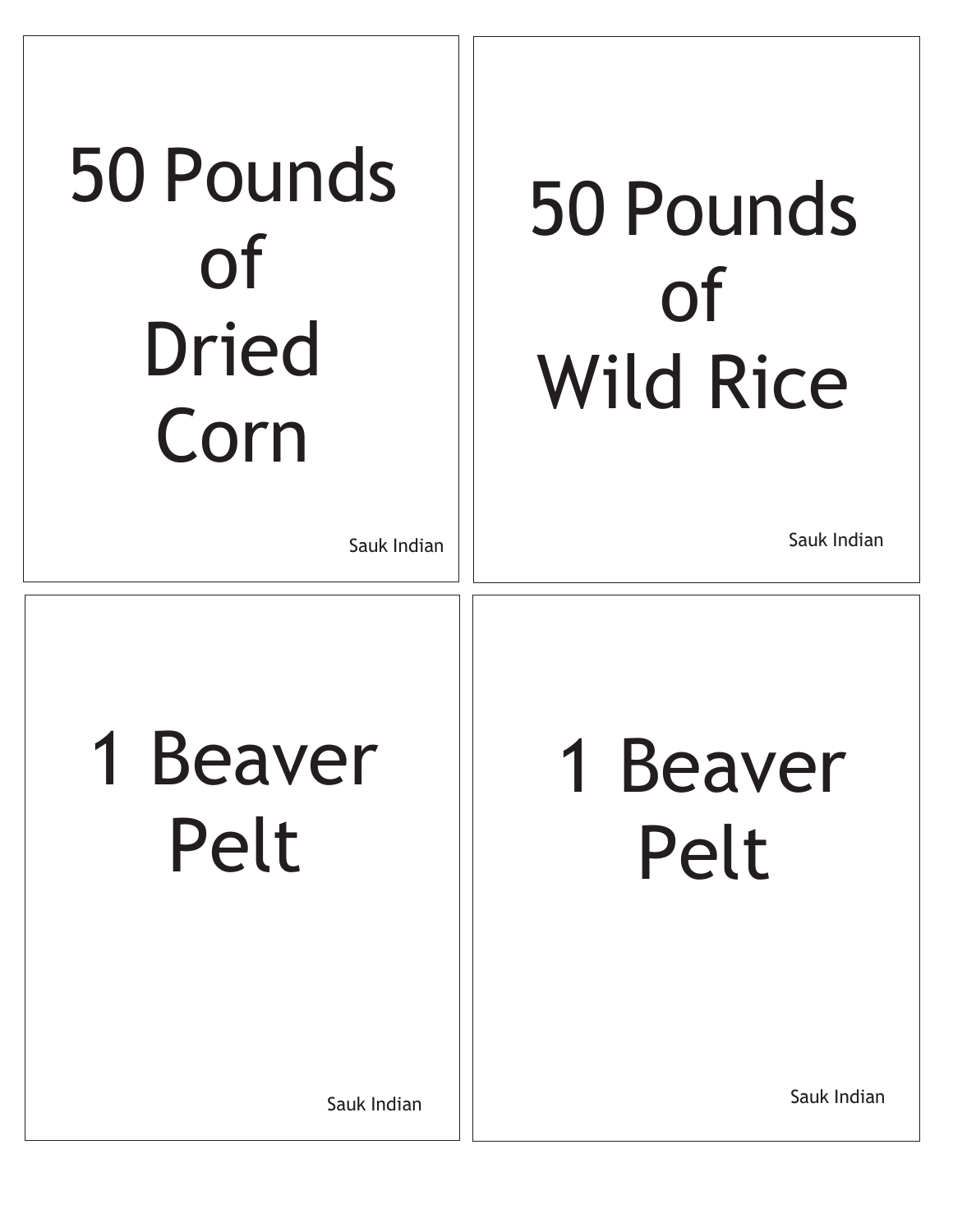### 1 Otter Pelt

### 2 Skunk Pelts

Sauk Indian

Sauk Indian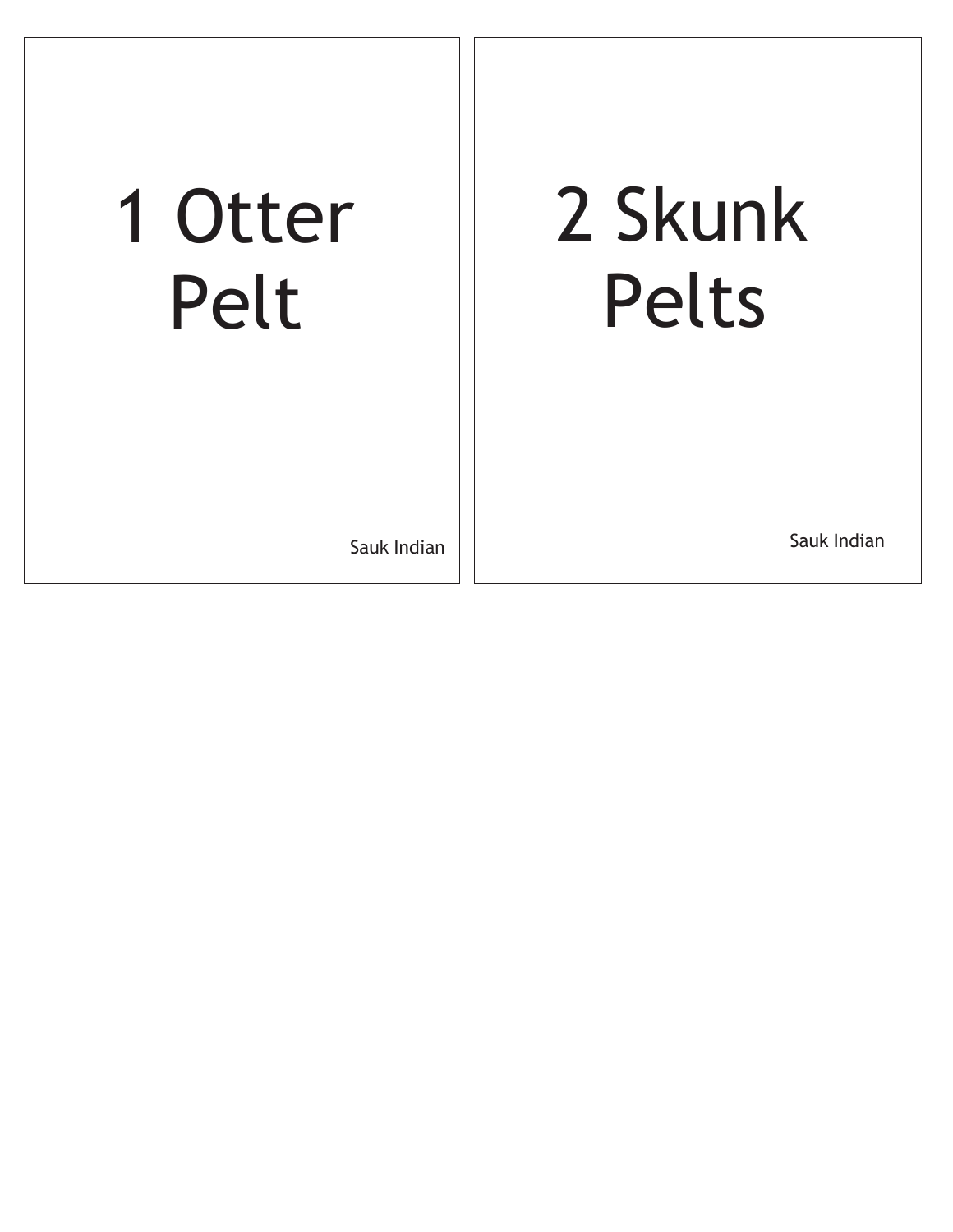| Voyageur         | Voyageur         |
|------------------|------------------|
| <b>Brigade 1</b> | <b>Brigade 1</b> |
| Voyageur         | Voyageur         |
| <b>Brigade 1</b> | <b>Brigade 1</b> |
| Voyageur         | Voyageur         |
| <b>Brigade 2</b> | <b>Brigade 2</b> |
| Voyageur         | Voyageur         |
| <b>Brigade 2</b> | <b>Brigade 2</b> |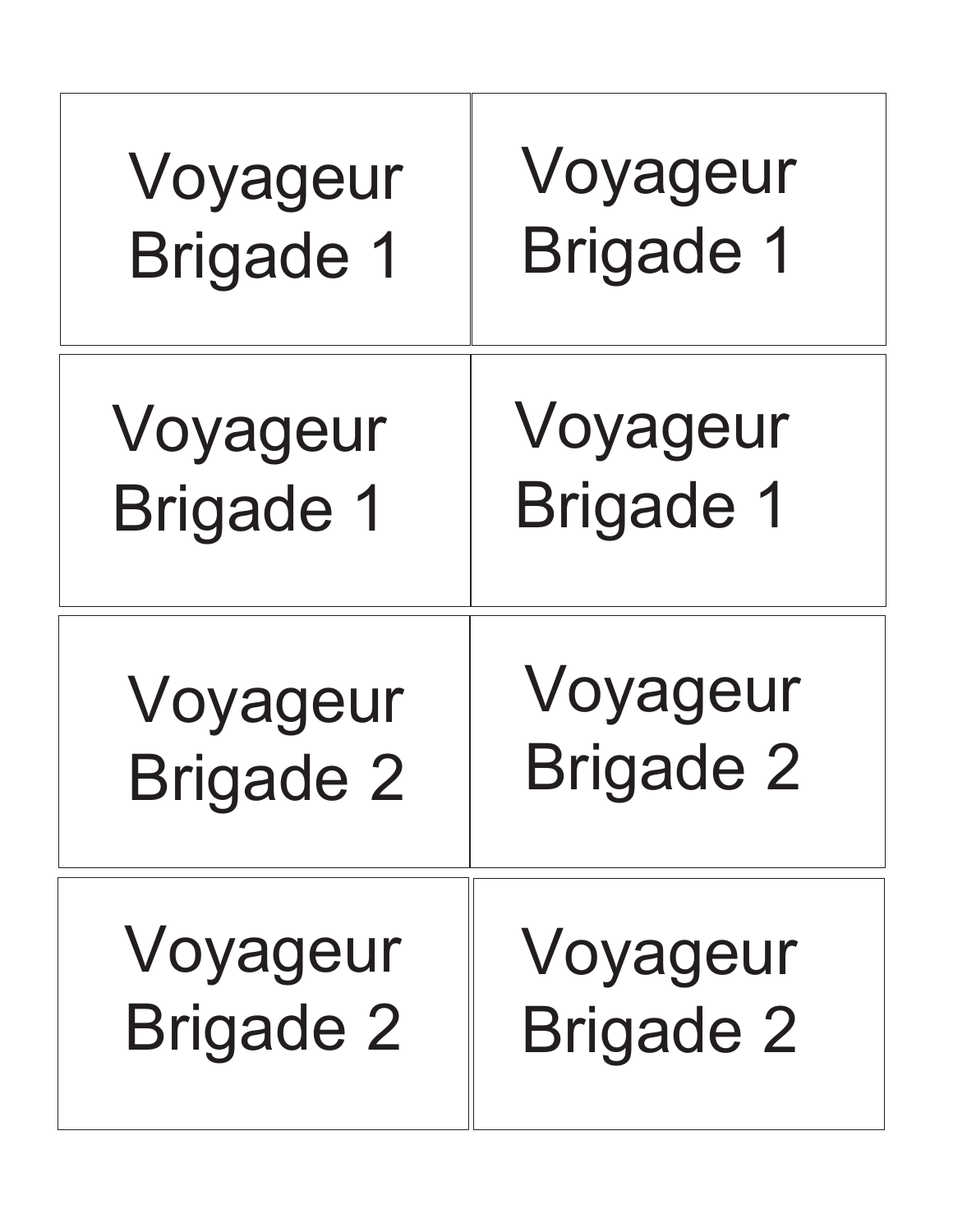| Illinois   | <b>Illinois</b> |
|------------|-----------------|
| Indian     | Indian          |
| Illinois   | Illinois        |
| Indian     | Indian          |
| Potawatomi | Potawatomi      |
| Indian     | Indian          |
| Potawatomi | Potawatomi      |
| Indian     | Indian          |